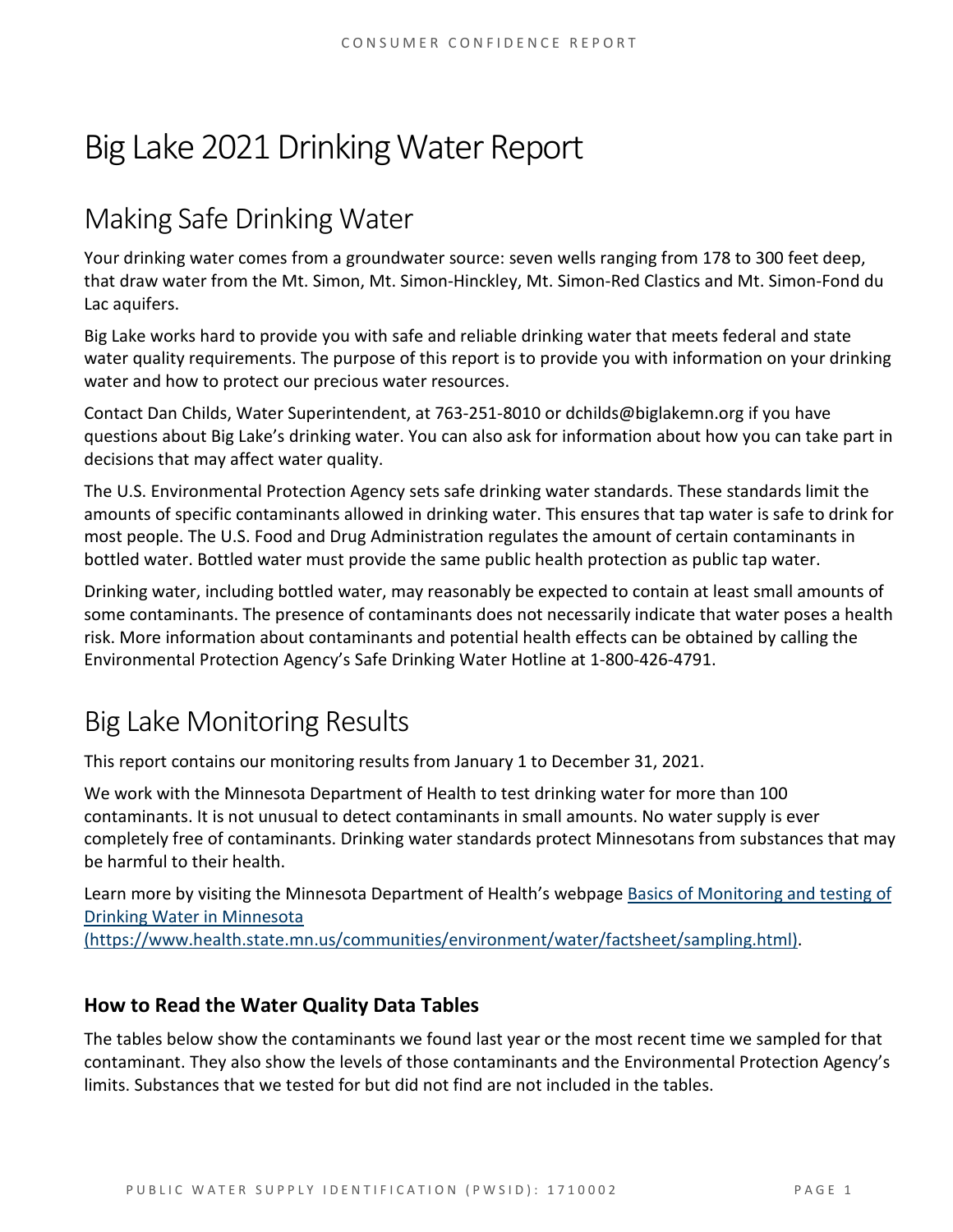We sample for some contaminants less than once a year because their levels in water are not expected to change from year to year. If we found any of these contaminants the last time we sampled for them, we included them in the tables below with the detection date.

We may have done additional monitoring for contaminants that are not included in the Safe Drinking Water Act. To request a copy of these results, call the Minnesota Department of Health at 651-201-4700 between 8:00 a.m. and 4:30 p.m., Monday through Friday.

Some contaminants are monitored regularly throughout the year, and rolling (or moving) annual averages are used to manage compliance. Because of this averaging, there are times where the Range of Detected Test Results for the calendar year is lower than the Highest Average or Highest Single Test Result, because it occurred in the previous calendar year.

### **Definitions**

- **AL (Action Level)**: The concentration of a contaminant which, if exceeded, triggers treatment or other requirements which a water system must follow.
- **EPA:** Environmental Protection Agency
- **MCL (Maximum contaminant level)**: The highest level of a contaminant that is allowed in drinking water. MCLs are set as close to the MCLGs as feasible using the best available treatment technology.
- **MCLG (Maximum contaminant level goal)**: The level of a contaminant in drinking water below which there is no known or expected risk to health. MCLGs allow for a margin of safety.
- **MRDL (Maximum residual disinfectant level):** The highest level of a disinfectant allowed in drinking water. There is convincing evidence that addition of a disinfectant is necessary for control of microbial contaminants.
- **MRDLG (Maximum residual disinfectant level goal)**: The level of a drinking water disinfectant below which there is no known or expected risk to health. MRDLGs do not reflect the benefits of the use of disinfectants to control microbial contaminants.
- **N/A (Not applicable)**: Does not apply.
- **pCi/l (picocuries per liter)**: A measure of radioactivity.
- **ppb (parts per billion)**: One part per billion in water is like one drop in one billion drops of water, or about one drop in a swimming pool. ppb is the same as micrograms per liter (μg/l).
- **ppm (parts per million)**: One part per million is like one drop in one million drops of water, or about one cup in a swimming pool. ppm is the same as milligrams per liter (mg/l).
- **PWSID**: Public water system identification.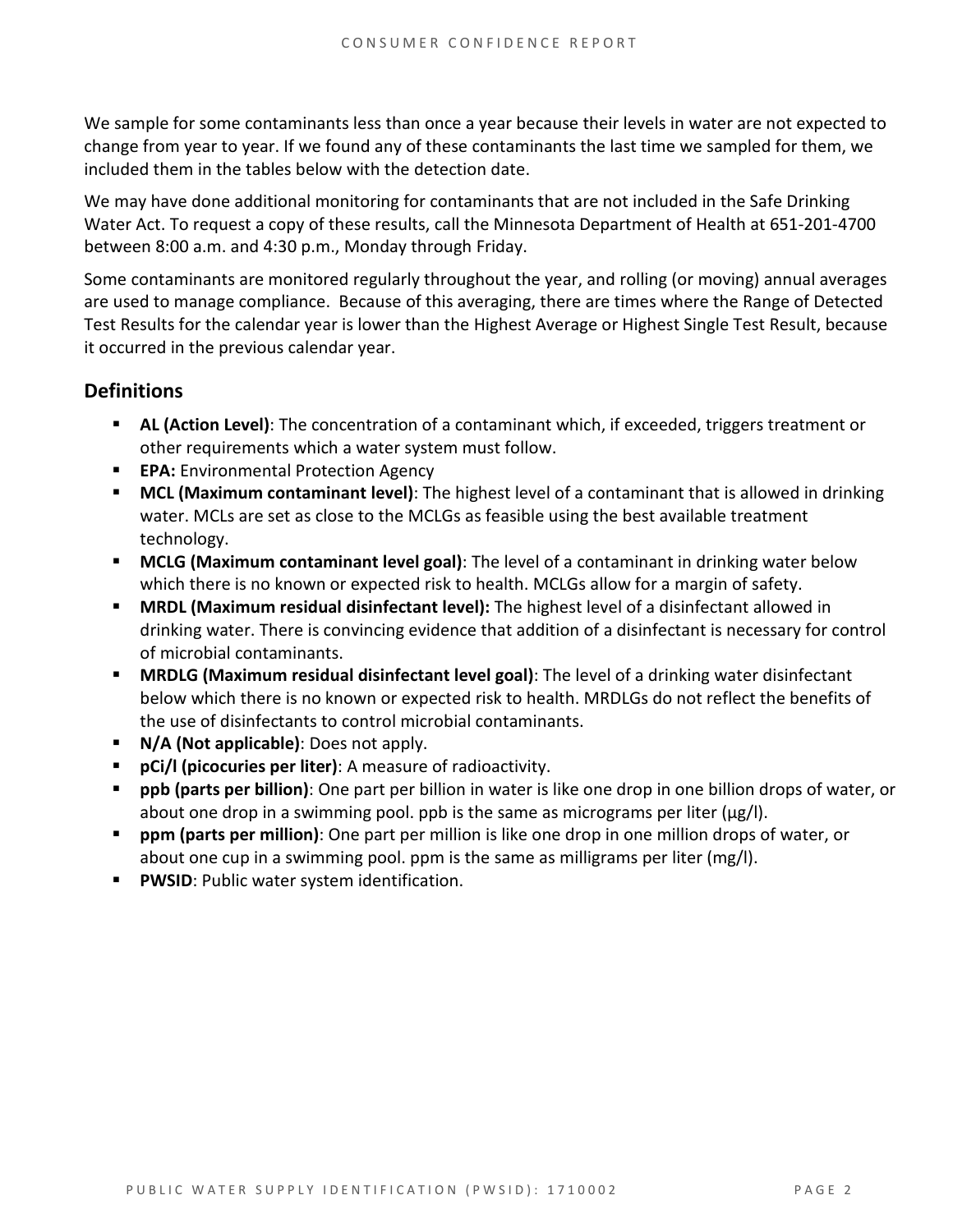### **Monitoring Results – Regulated Substances**

| LEAD AND COPPER - Tested at customer taps.                   |                                  |                                           |                                                   |                                                                             |                  |                                        |
|--------------------------------------------------------------|----------------------------------|-------------------------------------------|---------------------------------------------------|-----------------------------------------------------------------------------|------------------|----------------------------------------|
| <b>Contaminant</b> (Date, if<br>sampled in previous<br>year) | EPA's<br>Ideal<br>Goal<br>(MCLG) | EPA's<br><b>Action</b><br>Level           | 90% of<br><b>Results Were</b><br><b>Less Than</b> | <b>Number</b><br><b>of</b><br><b>Homes</b><br>with<br>High<br><b>Levels</b> | <b>Violation</b> | <b>Typical Sources</b>                 |
| Lead (09/23/19)                                              | 0 ppb                            | 90% of<br>homes<br>less than<br>15 ppb    | $1.5$ ppb                                         | 0 out of<br>30                                                              | NO.              | Corrosion of<br>household<br>plumbing. |
| Copper (09/23/19)                                            | 0 ppm                            | 90% of<br>homes<br>less than<br>$1.3$ ppm | $0.3$ ppm                                         | 0 out of<br>30                                                              | NO.              | Corrosion of<br>household<br>plumbing. |

| <b>INORGANIC &amp; ORGANIC CONTAMINANTS - Tested in drinking water.</b> |
|-------------------------------------------------------------------------|
|-------------------------------------------------------------------------|

| <b>Contaminant</b><br>(Date, if sampled<br>in previous year) | EPA's<br><b>Ideal</b><br>Goal<br>(MCLG) | EPA's<br>Limit<br>(MCL) | <b>Highest</b><br>Average or<br><b>Highest Single</b><br><b>Test Result</b> | <b>Range of</b><br><b>Detected</b><br><b>Test Results</b> | <b>Violation</b> | <b>Typical Sources</b>                                                                                   |
|--------------------------------------------------------------|-----------------------------------------|-------------------------|-----------------------------------------------------------------------------|-----------------------------------------------------------|------------------|----------------------------------------------------------------------------------------------------------|
| <b>Nitrate</b>                                               | 10 ppm                                  | 10.4<br>ppm             | $3.5$ ppm                                                                   | $2.10 - 3.50$<br>ppm                                      | NO               | Runoff from fertilizer<br>use; Leaching from<br>septic tanks, sewage;<br>Erosion of natural<br>deposits. |
| <b>Barium</b>                                                | 2 ppm                                   | 2 ppm                   | $0.09$ ppm                                                                  | N/A                                                       | <b>NO</b>        | Discharge of drilling<br>wastes; Discharge<br>from metal refineries;<br>Erosion of natural<br>deposit.   |
| <b>Gross Alpha</b>                                           | $0$ pCi/l                               | 15.4<br>pCi/l           | $8.3$ pCi/l                                                                 | $4.8 - 8.3$<br>pCi/l                                      | NO.              | Erosion of natural<br>deposits.                                                                          |
| <b>Combined Radium</b>                                       | $0$ pCi/l                               | 5.4<br>pCi/l            | $2.2$ pCi/l                                                                 | $1.3 - 2.4$<br>pCi/l                                      | <b>NO</b>        | Erosion of natural<br>deposits.                                                                          |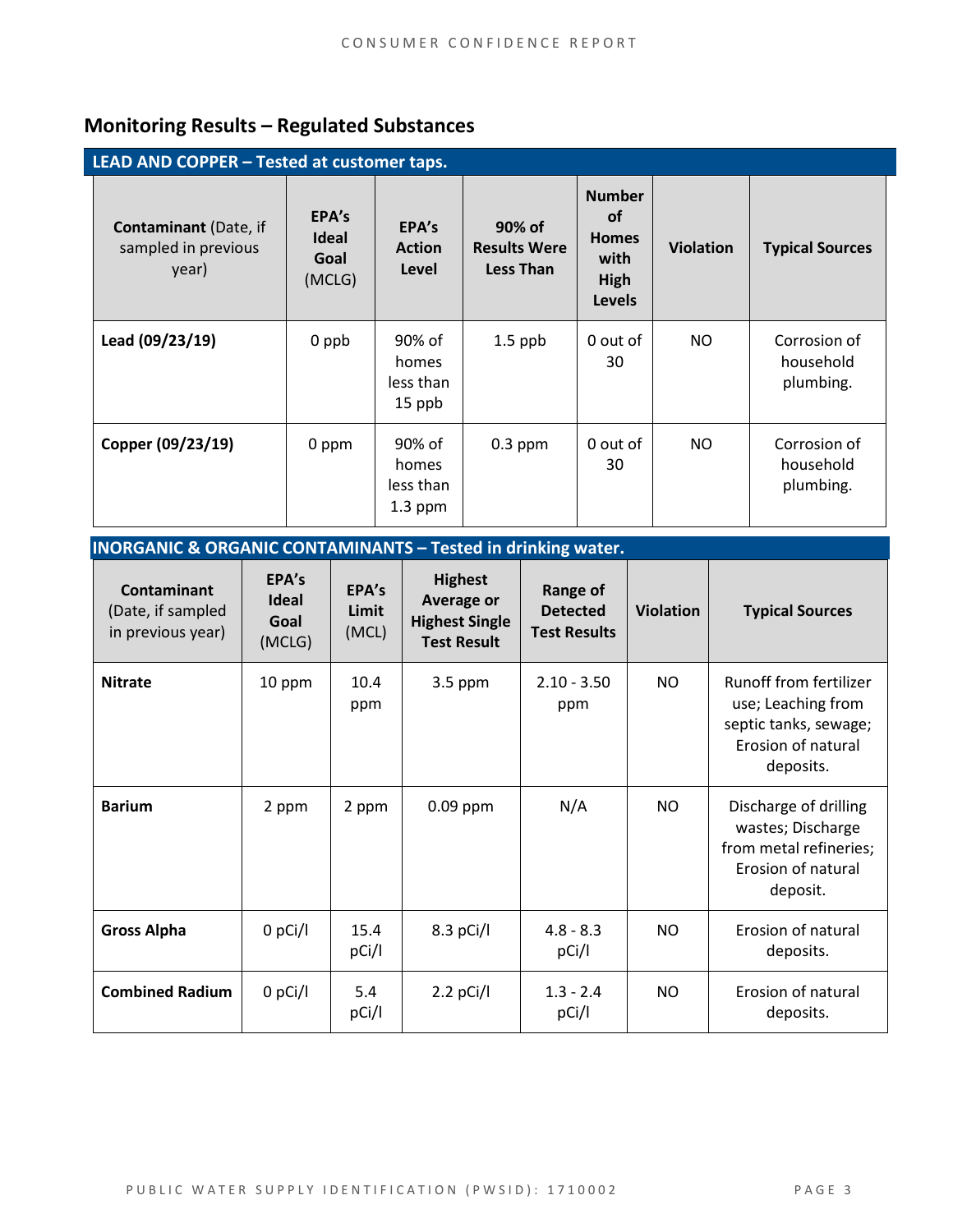| <b>CONTAMINANTS RELATED TO DISINFECTION - Tested in drinking water.</b> |                                               |                                    |                                                                                       |                                                    |                  |                                                  |  |
|-------------------------------------------------------------------------|-----------------------------------------------|------------------------------------|---------------------------------------------------------------------------------------|----------------------------------------------------|------------------|--------------------------------------------------|--|
| <b>Substance (Date, if</b><br>sampled in previous<br>year)              | <b>EPA's Ideal</b><br>Goal (MCLG<br>or MRDLG) | EPA's<br>Limit<br>(MCL or<br>MRDL) | <b>Highest</b><br>Average or<br><b>Highest</b><br><b>Single Test</b><br><b>Result</b> | Range of<br><b>Detected</b><br><b>Test Results</b> | <b>Violation</b> | <b>Typical Sources</b>                           |  |
| <b>Total</b><br><b>Trihalomethanes</b><br>(TTHMs)                       | N/A                                           | 80 ppb                             | 18.4 ppb                                                                              | $11.40 -$<br>18.40 ppb                             | NO.              | By-product of<br>drinking water<br>disinfection. |  |
| <b>Total Haloacetic</b><br>Acids (HAA)                                  | N/A                                           | 60 ppb                             | $6.3$ ppb                                                                             | $4.70 - 6.30$<br>ppb                               | NO.              | By-product of<br>drinking water<br>disinfection. |  |
| <b>Total Chlorine</b>                                                   | $4.0$ ppm                                     | $4.0$ ppm                          | $0.84$ ppm                                                                            | $0.56 - 0.88$<br>ppm                               | NO.              | Water additive<br>used to control<br>microbes.   |  |

Total HAA refers to HAA5

| <b>OTHER SUBSTANCES - Tested in drinking water.</b> |                                      |                         |                                                                                    |                                                    |                  |                                                                               |  |
|-----------------------------------------------------|--------------------------------------|-------------------------|------------------------------------------------------------------------------------|----------------------------------------------------|------------------|-------------------------------------------------------------------------------|--|
| Substance (Date,<br>if sampled in<br>previous year) | EPA's<br><b>Ideal Goal</b><br>(MCLG) | EPA's<br>Limit<br>(MCL) | <b>Highest</b><br><b>Average or</b><br><b>Highest Single</b><br><b>Test Result</b> | Range of<br><b>Detected</b><br><b>Test Results</b> | <b>Violation</b> | <b>Typical Sources</b>                                                        |  |
| <b>Fluoride</b>                                     | $4.0$ ppm                            | $4.0$ ppm               | $0.66$ ppm                                                                         | $0.62 - 0.72$<br>ppm                               | NO.              | Erosion of natural<br>deposits; Water<br>additive to promote<br>strong teeth. |  |

#### **Potential Health Effects and Corrective Actions (If Applicable)**

Fluoride: Fluoride is nature's cavity fighter, with small amounts present naturally in many drinking water sources. There is an overwhelming weight of credible, peer-reviewed, scientific evidence that fluoridation reduces tooth decay and cavities in children and adults, even when there is availability of fluoride from other sources, such as fluoride toothpaste and mouth rinses. Since studies show that optimal fluoride levels in drinking water benefit public health, municipal community water systems adjust the level of fluoride in the water to an optimal concentration between 0.5 to 0.9 parts per million (ppm) to protect your teeth. Fluoride levels below 2.0 ppm are not expected to increase the risk of a cosmetic condition known as enamel fluorosis.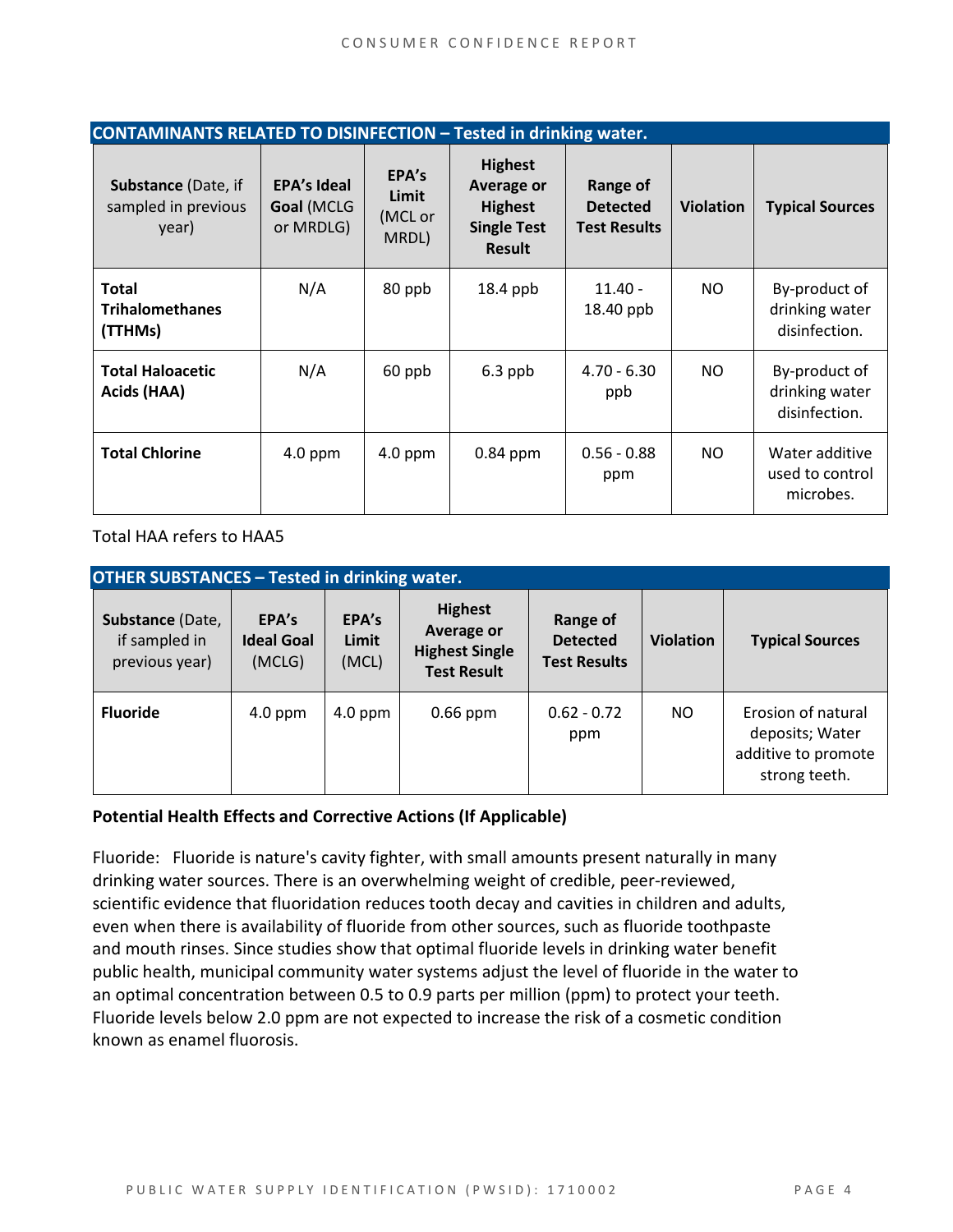### **Monitoring Results – Unregulated Substances**

In addition to testing drinking water for contaminants regulated under the Safe Drinking Water Act, we sometimes also monitor for contaminants that are not regulated. Unregulated contaminants do not have legal limits for drinking water.

Detection alone of a regulated or unregulated contaminant should not cause concern. The meaning of a detection should be determined considering current health effects information. We are often still learning about the health effects, so this information can change over time.

The following table shows the unregulated contaminants we detected last year, as well as human-health based guidance values for comparison, where available. The comparison values are based only on potential health impacts and do not consider our ability to measure contaminants at very low concentrations or the cost and technology of prevention and/or treatment. They may be set at levels that are costly, challenging, or impossible for water systems to meet (for example, large-scale treatment technology may not exist for a given contaminant).

A person drinking water with a contaminant at or below the comparison value would be at little or no risk for harmful health effects. If the level of a contaminant is above the comparison value, people of a certain age or with special health conditions - like a fetus, infants, children, elderly, and people with impaired immunity – may need to take extra precautions. Because these contaminants are unregulated, EPA and MDH require no particular action based on detection of an unregulated contaminant. We are notifying you of the unregulated contaminants we have detected as a public education opportunity.

More information is available on MDH's A-Z List of Contaminants in Water [\(https://www.health.state.mn.us/communities/environment/water/contaminants/index.html\)](https://www.health.state.mn.us/communities/environment/water/contaminants/index.html) and Fourth [Unregulated Contaminant Monitoring Rule \(UCMR 4\)](https://www.health.state.mn.us/communities/environment/water/com/ucmr4.html)  [\(https://www.health.state.mn.us/communities/environment/water/com/ucmr4.html\).](https://www.health.state.mn.us/communities/environment/water/com/ucmr4.html)

| <b>UNREGULATED CONTAMINANTS - Tested in drinking water.</b> |                         |                                                                          |                                                 |  |  |  |  |
|-------------------------------------------------------------|-------------------------|--------------------------------------------------------------------------|-------------------------------------------------|--|--|--|--|
| Contaminant                                                 | <b>Comparison Value</b> | <b>Highest Average Result</b><br>or Highest Single Test<br><b>Result</b> | <b>Range of Detected Test</b><br><b>Results</b> |  |  |  |  |
| Sodium*                                                     | 20 ppm                  | $25.2$ ppm                                                               | N/A                                             |  |  |  |  |
| <b>Sulfate</b>                                              | 500 ppm                 | 33.3 ppm                                                                 | N/A                                             |  |  |  |  |

\*Note that home water softening can increase the level of sodium in your water.

#### **Some People Are More Vulnerable to Contaminants in Drinking Water**

Some people may be more vulnerable to contaminants in drinking water than the general population. Immuno-compromised persons such as persons with cancer undergoing chemotherapy, persons who have undergone organ transplants, people with HIV/AIDS or other immune system disorders, some elderly, and infants can be particularly at risk from infections. The developing fetus and therefore pregnant women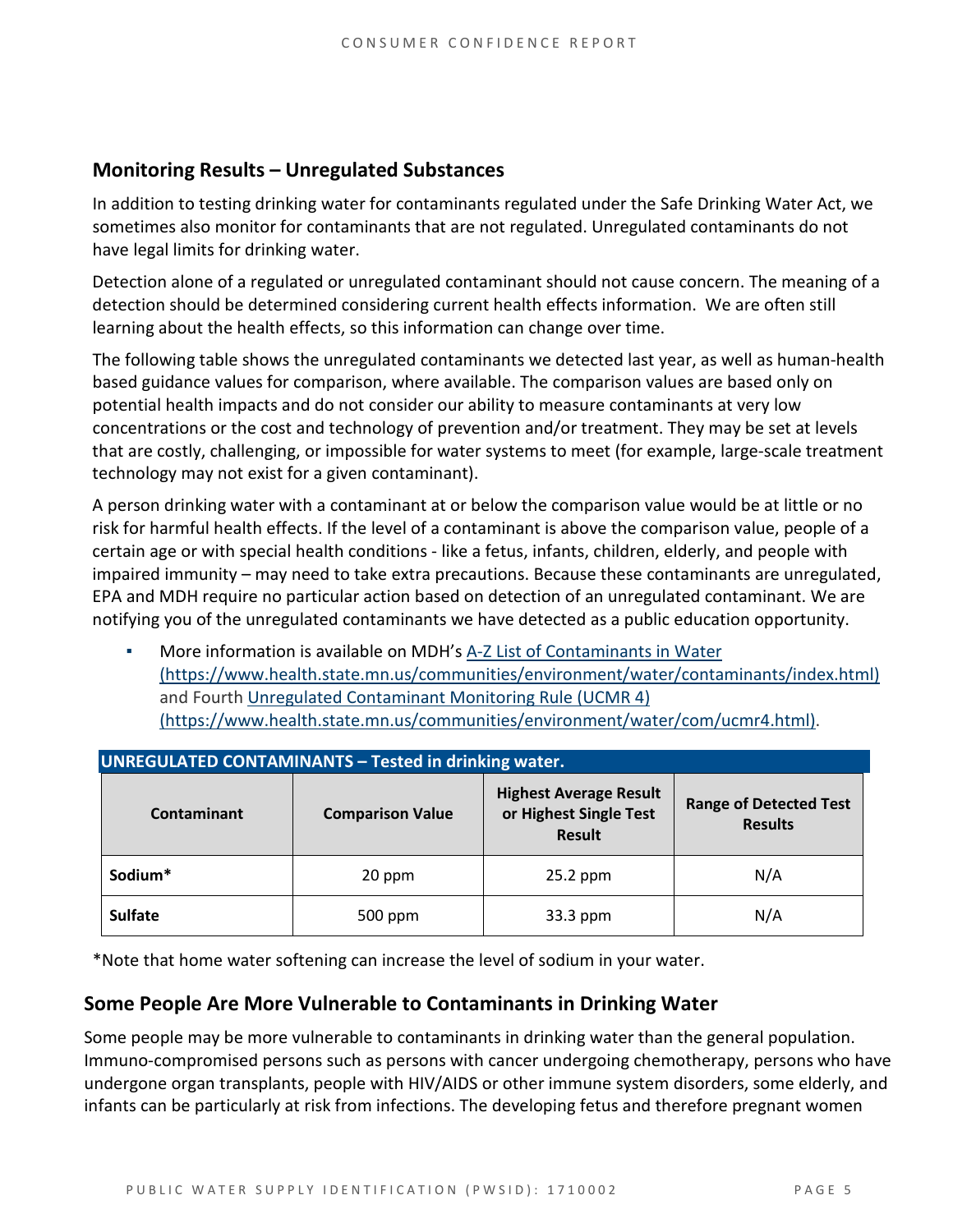may also be more vulnerable to contaminants in drinking water. These people or their caregivers should seek advice about drinking water from their health care providers. EPA/Centers for Disease Control (CDC) guidelines on appropriate means to lessen the risk of infection by *Cryptosporidium* and other microbial contaminants are available from the Safe Drinking Water Hotline at 1-800-426-4791.

## Learn More about Your Drinking Water

### **Drinking Water Sources**

Minnesota's primary drinking water sources are groundwater and surface water. Groundwater is the water found in aquifers beneath the surface of the land. Groundwater supplies 75 percent of Minnesota's drinking water. Surface water is the water in lakes, rivers, and streams above the surface of the land. Surface water supplies 25 percent of Minnesota's drinking water.

Contaminants can get in drinking water sources from the natural environment and from people's daily activities. There are five main types of contaminants in drinking water sources.

- **Microbial contaminants,** such as viruses, bacteria, and parasites. Sources include sewage treatment plants, septic systems, agricultural livestock operations, pets, and wildlife.
- **Inorganic contaminants** include salts and metals from natural sources (e.g. rock and soil), oil and gas production, mining and farming operations, urban stormwater runoff, and wastewater discharges.
- **Pesticides and herbicides** are chemicals used to reduce or kill unwanted plants and pests. Sources include agriculture, urban stormwater runoff, and commercial and residential properties.
- **Organic chemical contaminants** include synthetic and volatile organic compounds. Sources include industrial processes and petroleum production, gas stations, urban stormwater runoff, and septic systems.
- Radioactive contaminants such as radium, thorium, and uranium isotopes come from natural sources (e.g. radon gas from soils and rock), mining operations, and oil and gas production.

The Minnesota Department of Health provides information about your drinking water source(s) in a source water assessment, including:

- How Big Lake is protecting your drinking water source(s);
- Nearby threats to your drinking water sources;
- How easily water and pollution can move from the surface of the land into drinking water sources, based on natural geology and the way wells are constructed.

Find your source water assessment a[t Source Water Assessments](https://www.health.state.mn.us/communities/environment/water/swp/swa)  [\(https://www.health.state.mn.us/communities/environment/water/swp/swa\)](https://www.health.state.mn.us/communities/environment/water/swp/swa) or call 651-201-4700 between 8:00 a.m. and 4:30 p.m., Monday through Friday.

### **Lead in Drinking Water**

You may be in contact with lead through paint, water, dust, soil, food, hobbies, or your job. Coming in contact with lead can cause serious health problems for everyone. There is no safe level of lead. Babies, children under six years, and pregnant women are at the highest risk.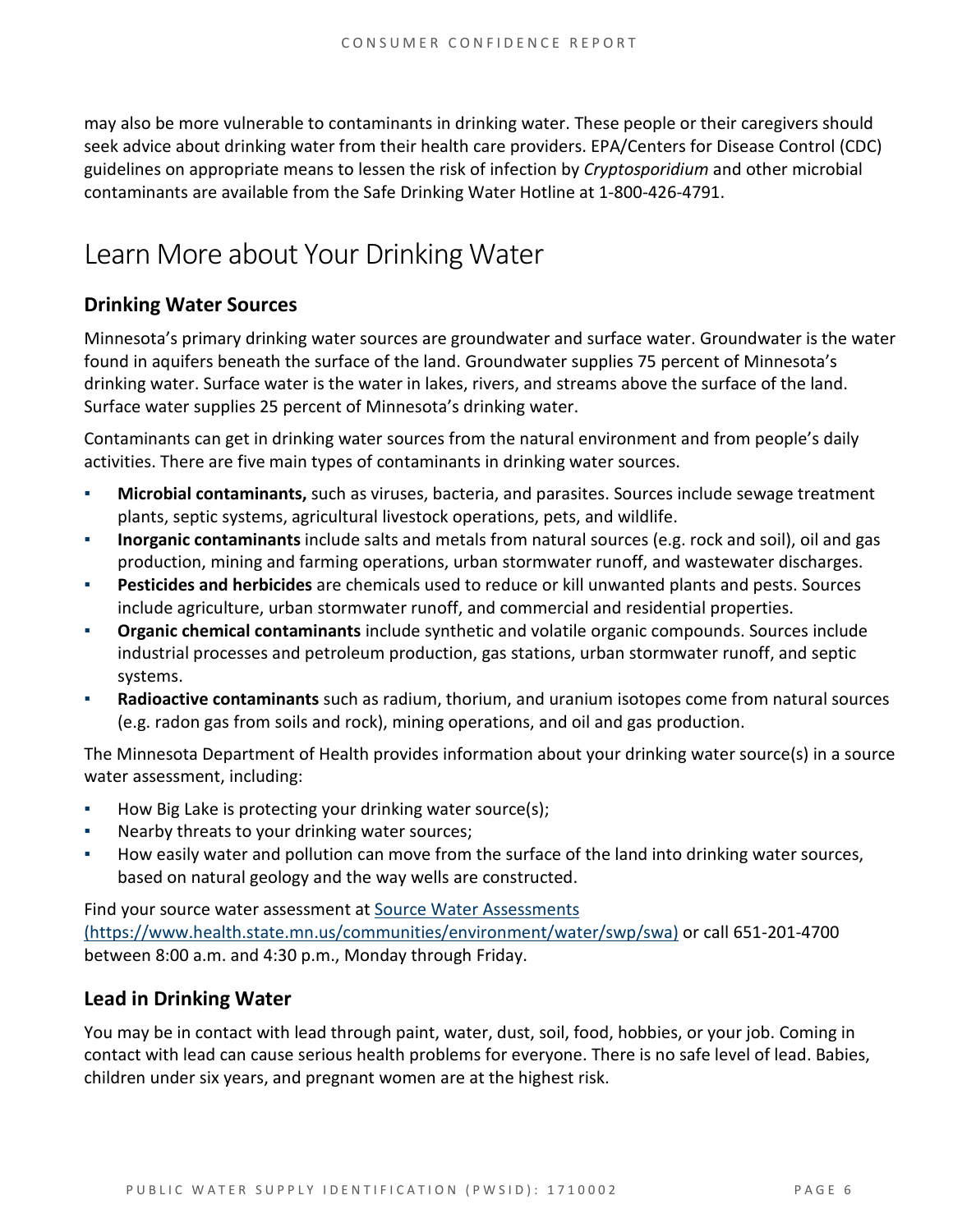Lead is rarely in a drinking water source, but it can get in your drinking water as it passes through lead service lines and your household plumbing system. Big Lake is responsible for providing high quality drinking water, but it cannot control the plumbing materials used in private buildings.

Read below to learn how you can protect yourself from lead in drinking water.

- 1. **Let the water run** for 30-60 seconds before using it for drinking or cooking if the water has not been turned on in over six hours. If you have a lead service line, you may need to let the water run longer. A service line is the underground pipe that brings water from the main water pipe under the street to your home.
	- You can find out if you have a lead service line by contacting your public water system, or you can check by following the steps at: [https://www.mprnews.org/story/2016/06/24/npr-find-lead](https://www.mprnews.org/story/2016/06/24/npr-find-lead-pipes-in-your-home)[pipes-in-your-home](https://www.mprnews.org/story/2016/06/24/npr-find-lead-pipes-in-your-home)
	- **•** The only way to know if lead has been reduced by letting it run is to check with a test. If letting the water run does not reduce lead, consider other options to reduce your exposure.
- 2. **Use cold water** for drinking, making food, and making baby formula. Hot water releases more lead from pipes than cold water.
- 3. **Test your water.** In most cases, letting the water run and using cold water for drinking and cooking should keep lead levels low in your drinking water. If you are still concerned about lead, arrange with a laboratory to test your tap water. Testing your water is important if young children or pregnant women drink your tap water.
	- Contact a Minnesota Department of Health accredited laboratory to get a sample container and instructions on how to submit a sample: [Environmental Laboratory Accreditation Program](https://eldo.web.health.state.mn.us/public/accreditedlabs/labsearch.seam)  [\(https://eldo.web.health.state.mn.us/public/accreditedlabs/labsearch.seam\)](https://eldo.web.health.state.mn.us/public/accreditedlabs/labsearch.seam) The Minnesota Department of Health can help you understand your test results.
- 4. **Treat your water** if a test shows your water has high levels of lead after you let the water run.
	- Read about water treatment units: [Point-of-Use Water Treatment Units for Lead Reduction](https://www.health.state.mn.us/communities/environment/water/factsheet/poulead.html)  [\(https://www.health.state.mn.us/communities/environment/water/factsheet/poulead.html\)](https://www.health.state.mn.us/communities/environment/water/factsheet/poulead.html)

Learn more:

- Visit Lead in Drinking Water [\(https://www.health.state.mn.us/communities/environment/water/contaminants/lead.html\)](https://www.health.state.mn.us/communities/environment/water/contaminants/lead.html)
- Visit [Basic Information about Lead in Drinking Water](http://www.epa.gov/safewater/lead) (http://www.epa.gov/safewater/lead)
- Call the EPA Safe Drinking Water Hotline at 1-800-426-4791. To learn about how to reduce your contact with lead from sources other than your drinking water, visi[t Common Sources](https://www.health.state.mn.us/communities/environment/lead/fs/common.html)  [\(https://www.health.state.mn.us/communities/environment/lead/fs/common.html\).](https://www.health.state.mn.us/communities/environment/lead/fs/common.html)

### Help Protect Our Most Precious Resource – Water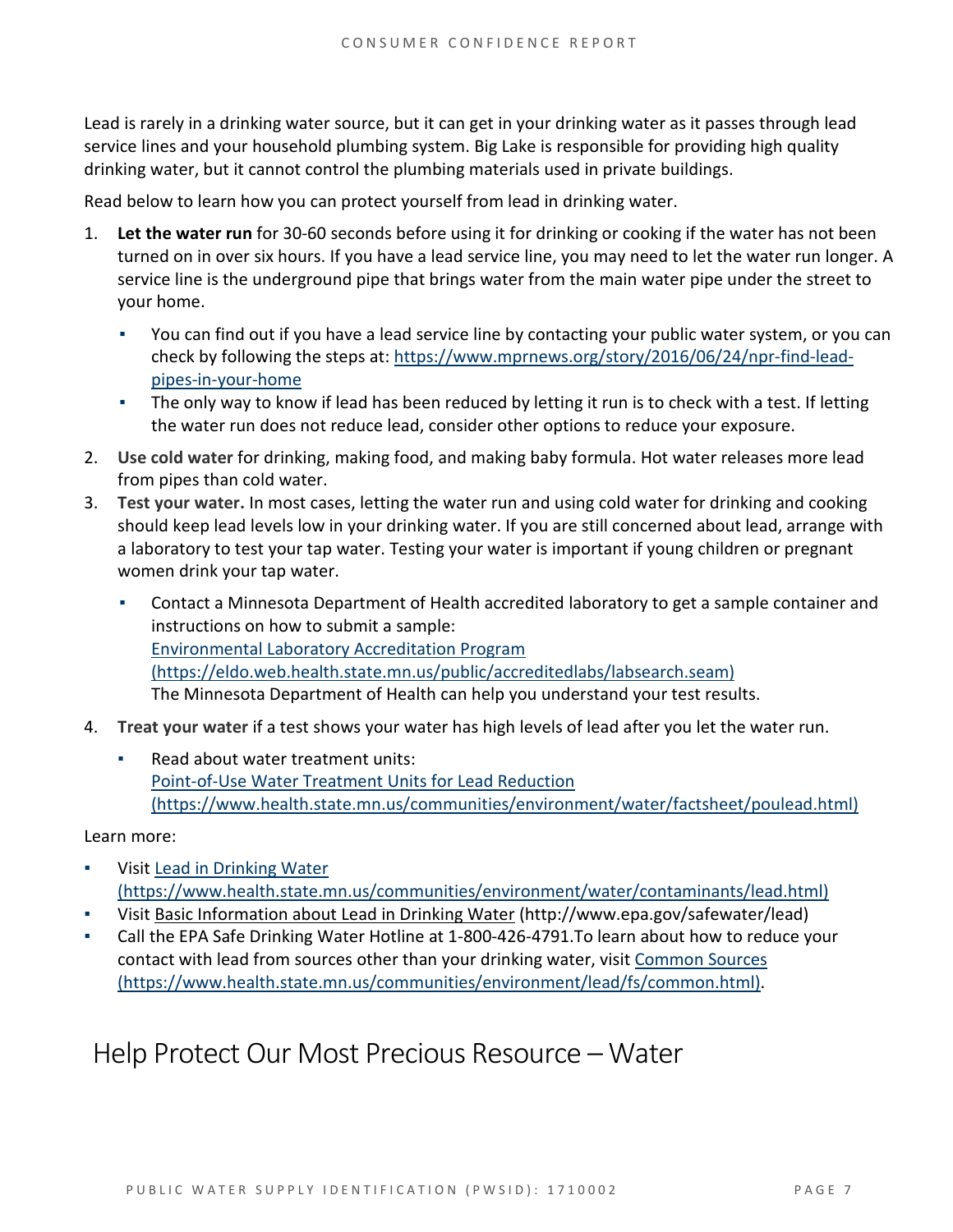### **Conservation**

Conservation is essential, even in the land of 10,000 lakes. For example, in parts of the metropolitan area, groundwater is being used faster than it can be replaced. Some agricultural regions in Minnesota are vulnerable to drought, which can affect crop yields and municipal water supplies.

We must use our water wisely. Below are some tips to help you and your family conserve – and save money in the process.

- Fix running toilets—they can waste hundreds of gallons of water.
- Turn off the tap while shaving or brushing your teeth.
- Shower instead of bathe. Bathing uses more water than showering, on average.
- Only run full loads of laundry, and set the washing machine to the correct water level.
- Only run the dishwasher when it's full.
- Use water-efficient appliances (look for the WaterSense label).
- Use water-friendly landscaping, such as native plants.
- When you do water your yard, water slowly, deeply, and less frequently. Water early in the morning and close to the ground.
- Learn more
	- Minnesota Pollution Control Agency's Conserving Water webpage [\(https://www.pca.state.mn.us/living-green/conserving-water\)](https://www.pca.state.mn.us/living-green/conserving-water)
	- [U.S. Environmental Protection Agency's WaterSense webpage](https://www.epa.gov/watersense)  [\(https://www.epa.gov/watersense\)](https://www.epa.gov/watersense)

### Home Water Treatment